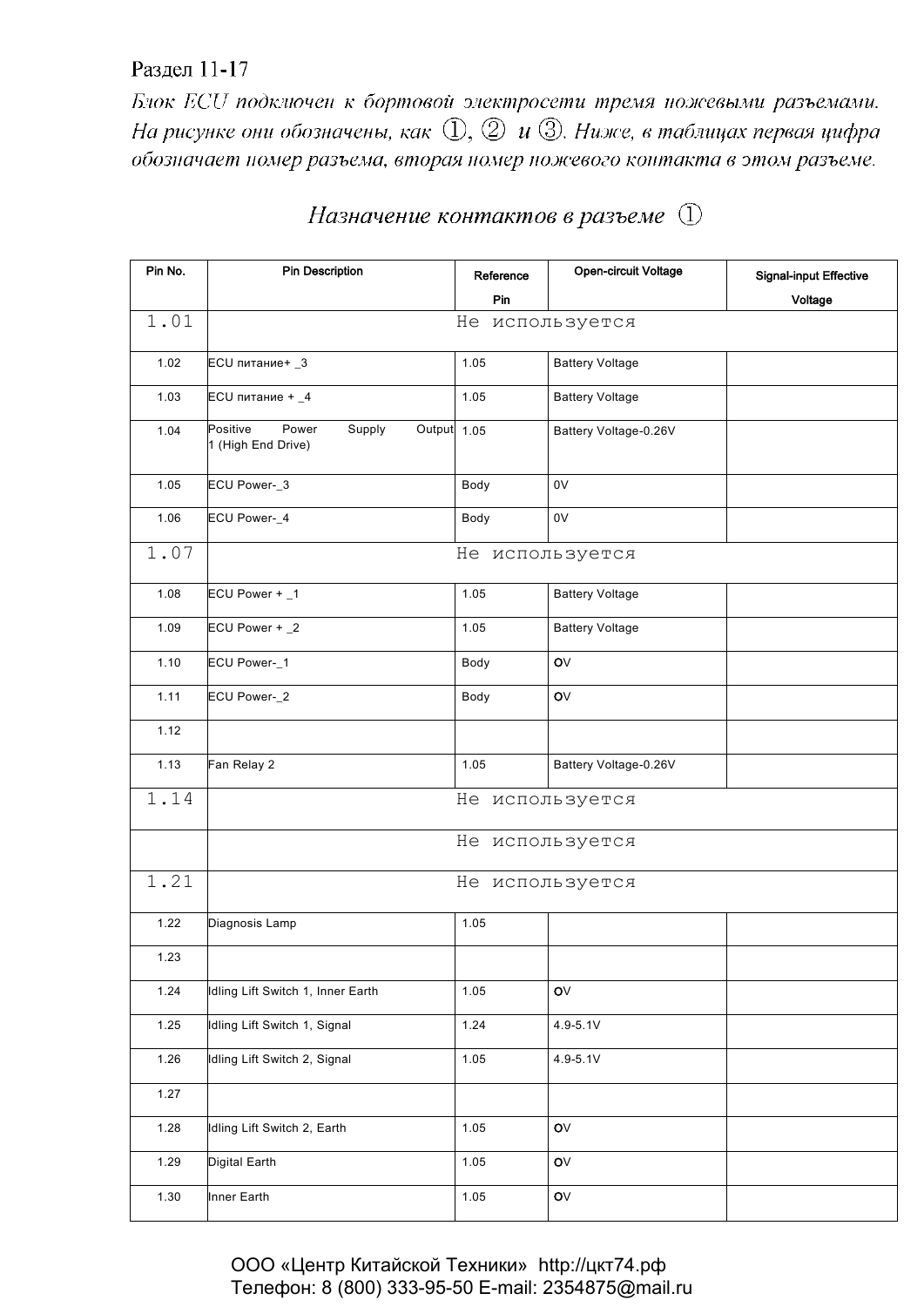| 1.31 | Cruise Control Button "              | 1.05      | 0-0.0102V                   | High Level: >3.98V             |
|------|--------------------------------------|-----------|-----------------------------|--------------------------------|
|      | Setup/ Acceleration"                 |           |                             | Low Level: <1.79V              |
| 1.32 | Diesel Engine Starting Switch Signal |           |                             | High Level: >3.75V             |
|      |                                      |           |                             | Low Level: <2.18V              |
| 1.33 | Diesel Engine Output Signal          | 1.05      |                             |                                |
|      |                                      |           |                             |                                |
| 1.34 | CAN_L                                | 1.05/1.35 | $2 - 3V$                    | High Level: >900mV             |
|      |                                      |           |                             | Low Level: <500mV              |
| 1.35 | CAN_H                                | 1.05/1.34 | $2 - 3V$                    | High Level: >900mV             |
|      |                                      |           |                             | Low Level: <500mV              |
| 1.36 |                                      |           |                             |                                |
| 1.37 | Starting Relay High End              | 1.05      | Relay: No Start 3.5 V,      |                                |
|      |                                      |           | Start 24V                   |                                |
| 1.38 | Cold Start Lamp                      | 1.05      | 2.91-3.91V                  |                                |
|      |                                      |           |                             |                                |
| 1.39 | Warning Lamp                         | 1.05      | 2.91-3.91V                  |                                |
| 1.40 | T <sub>15</sub>                      |           |                             | <b>ECU Activation Voltage:</b> |
|      |                                      |           |                             | $3.35 - 24V$                   |
| 1.41 | Main Brake Switch                    | 1.05      | OV                          | High Level: >3.75V             |
|      |                                      |           |                             | Low Level: <2.18V              |
| 1.42 | Air Conditioner Request Switch       | 1.26      | OV                          | High Level: >3.75V             |
|      |                                      |           |                             | Low Level: <2.18V              |
| 1.43 |                                      | 1.05      | 4.9-5.1V                    |                                |
|      | Oil-Water Separation Water Level     |           |                             |                                |
| 1.44 | Sensor<br>Parking Brake              | 1.05      | 4.755-5.25V                 |                                |
|      |                                      |           |                             |                                |
| 1.45 |                                      |           |                             |                                |
| 1.46 | Cruise Control Button "Recover"      | 1.05      | 0-0.0102V                   | High Level: >3.98V             |
|      |                                      |           |                             | Low Level: <1.97V              |
| 1.47 | Diesel Engine Stop Switch            | 1.05      |                             |                                |
|      |                                      |           |                             |                                |
| 1.48 | Low Idle Switch                      | 1.05/1.29 | 5.53-5.9V                   | High Level: >3.75V             |
|      |                                      |           |                             | Low Level: <2.18V              |
| 1.49 | Redundant Brake Switch               | 1.05      | OV                          | High Level: >3.75V             |
|      |                                      |           |                             | Low Level: <2.18V              |
| 1.50 | Starting Relay Low End               | 1.05      | Relay: No Start 3.5V, Start |                                |
|      |                                      |           | 0V                          |                                |
| 1.51 |                                      |           |                             |                                |
| 1.52 |                                      |           |                             |                                |
|      |                                      |           |                             |                                |
| 1.53 |                                      |           |                             |                                |
| 1.54 |                                      |           |                             |                                |
| 1.55 | Air Intake Preheating Relay          | 1.05      | Vbat-0.45V                  |                                |
| 1.56 | Water-in-oil Warning Lamp            | 1.05      | 2.91-3.91V                  |                                |
| 1.57 |                                      |           |                             |                                |
|      |                                      |           |                             |                                |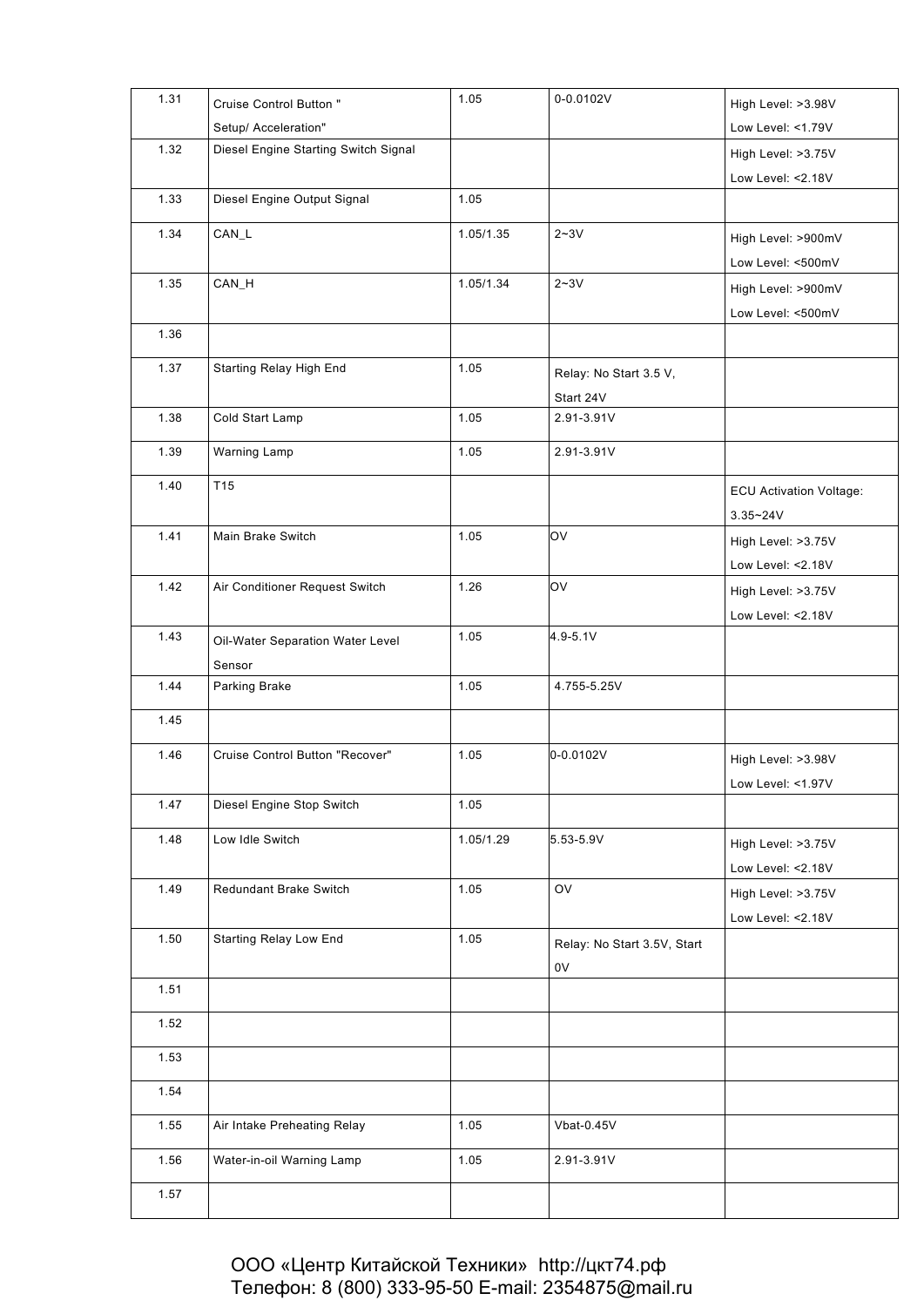| 1.58 | Fan Relay 2 Earth                                    |           |                 |                            |
|------|------------------------------------------------------|-----------|-----------------|----------------------------|
| 1.59 | Air Intake Preheating Relay Earth                    | Body      | <b>OV</b>       |                            |
| 1.60 |                                                      |           |                 |                            |
| 1.61 | T50 Starting Switch                                  | 1.05/1.59 | OV <sub>1</sub> | Input High Level: >3.61V   |
|      |                                                      |           |                 | Input Low Level: <2.33V    |
| 1.62 | Torque Limiting Signal (Multi-state<br>Switch)       | 1.65      | $4.9 - 5.1V$    |                            |
| 1.63 |                                                      |           |                 |                            |
| 1.64 | <b>Cruise Control Button</b><br>"Setup/Slowdown"     | 1.05      | 0-0.0102V       |                            |
| 1.65 | Torque Limiting Inner Earth                          | Body      | OV              |                            |
| 1.66 | Clutch Switch Signal                                 | 1.05      | OV              | High Level:                |
|      |                                                      |           |                 | >3.75V Low Level:          |
| 1.67 | Fan Speed Sensor Earth                               | Body      | OV              |                            |
| 1.68 | Fan Speed Sensor Power                               | 1.67      | $4.9 - 5.1V$    |                            |
| 1.69 | Fan Speed Sensor Signal                              | 1.67      | 4.84-5.16V      | High Level:                |
|      |                                                      |           |                 | >3.69V Low Level:          |
| 1.70 | Vehicle Speed Sensor Earth                           | Body      | OV              |                            |
| 1.71 | Speed Sensor Signal                                  | 1.70      | 4.05-4.34V      |                            |
| 1.72 | Diagnostic Request Switch                            | 1.05      | 0-0.0102V       | High Level:                |
|      |                                                      |           |                 | >3.69V Low Level:          |
| 1.73 |                                                      |           |                 |                            |
| 1.74 | Cruise Control Button "Switch"                       | 1.05      | $0 - 0.0102V$   | High Level:                |
|      |                                                      |           |                 | >3.98V Low Level:          |
| 1.75 |                                                      |           |                 |                            |
| 1.76 | Accelerator Pedal Position Sensor 2<br>Earth         | Body      | OV              |                            |
| 1.77 | Accelerator Pedal Position Sensor 1<br>Power         | 1.78      | $4.9 - 5.1V$    |                            |
| 1.78 | Accelerator Pedal Position Sensor 1<br>Earth         | Body      | OV              |                            |
| 1.79 | Accelerator Pedal Position Sensor 1<br>Signal        | 1.78      | OV              | <b>Without Press:</b>      |
|      |                                                      |           |                 | 0.75V Press to the Floor:  |
|      |                                                      |           |                 | 3.84 V                     |
| 1.80 | <b>Accelerator Pedal Position Sensor 2</b><br>Signal | 1.76      | OV              | <b>Without Press:</b>      |
|      |                                                      |           |                 | 0.375V Press to the Floor: |
|      |                                                      |           |                 | 1.92 V                     |
| 1.81 | Oil Filter Pressure Difference Sensor                | 1.83      | 5.75-5.85V      |                            |
| 1.82 |                                                      |           |                 |                            |
| 1.83 | Oil Filter Pressure Difference Sensor<br>Earth       | Body      | 0V              |                            |
| 1.84 | Accelerator Pedal Position Sensor 2<br>Power         | 1.83      | $4.9 - 5.1V$    |                            |
| 1.85 | <b>Neutral Gear Switch</b>                           | 1.05/1.29 | $0 - 0.0105V$   |                            |
| 1.86 |                                                      |           |                 |                            |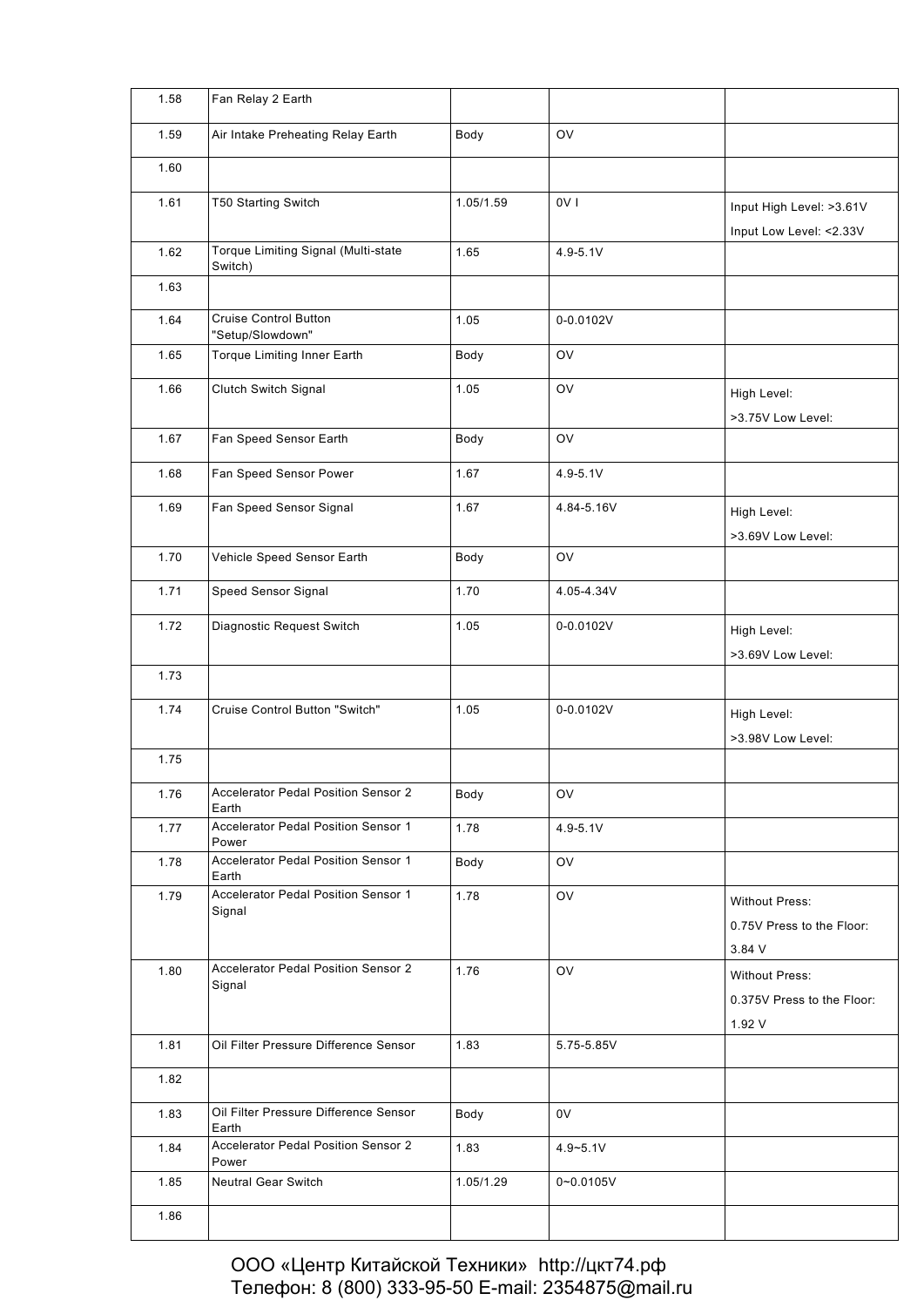| 1.87 |        |      |                        |  |
|------|--------|------|------------------------|--|
| 1.88 |        |      |                        |  |
| 1.89 | K Wire | 1.05 | <b>Battery Voltage</b> |  |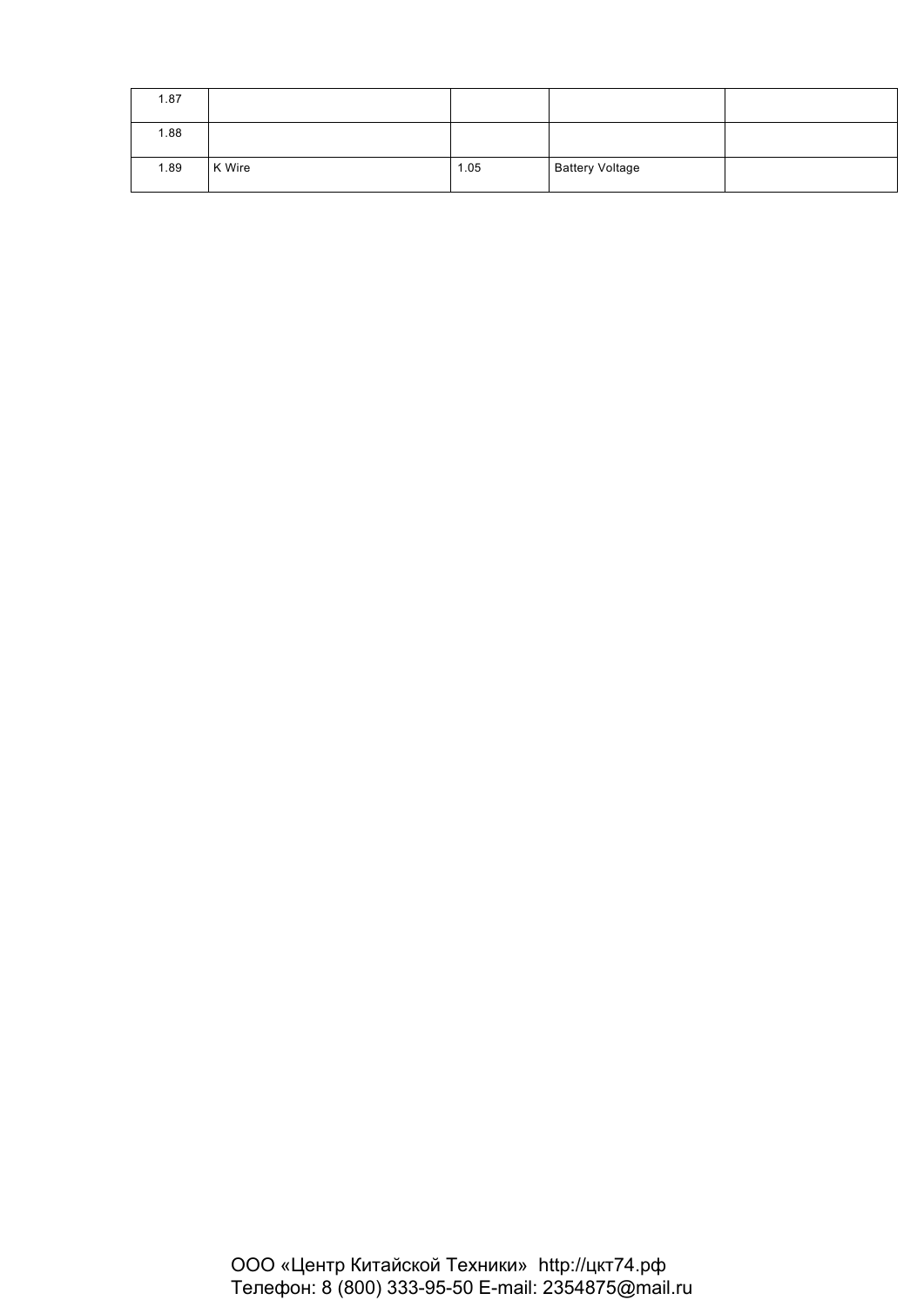| Pin No. | <b>Pin Description</b>                      | Reference Pin | Open-circuit Voltage   | Signal-input              |
|---------|---------------------------------------------|---------------|------------------------|---------------------------|
|         |                                             |               |                        | <b>Effective Voltage</b>  |
| 2.01    | Fan Solenoid Valve                          | 1.05          | $2.91 - 3.91V$         |                           |
| 2.02    |                                             |               |                        |                           |
| 2.03    | Power Positive Output 2 (High-end<br>Drive) | 1.05          | <b>Battery Voltage</b> |                           |
| 2.04    | Fuel Heating Solenoid Valve                 | 1.05          | Vbat-0.45V             |                           |
| 2.05    | Fuel Heating Solenoid Valve Inner Earth     | Body          | 0V                     |                           |
| 2.06    | <b>Exhaust Brake Solenoid Valve</b>         | 1.05          | 2.91~3.91V             |                           |
| 2.07    |                                             |               |                        |                           |
| 2.08    |                                             |               |                        |                           |
| 2.09    | Camshaft Speed Sensor Signal                | 2.10          | 231~260mV              |                           |
| 2.10    | Camshaft Speed Sensor Earth                 | 1.05          | 0V                     |                           |
| 2.11    | Air Conditioner Compressor Relay            | 1.05          | 2.91~3.91V             |                           |
| 2.12    | Rail Pressure Sensor Earth                  | 1.05          | 0V                     |                           |
| 2.13    | Rail Pressure Sensor Power                  | 2.12          | $4.9 - 5.1V$           |                           |
| 2.14    | Rail Pressure Sensor Signal                 | 2.12          | $4.9 - 5.1V$           |                           |
| 2.15    | Coolant Temperature Sensor                  | 2.26          | $4.9 - 5.1V$           |                           |
| 2.16    | Remote Throttle Sensor 1 Power              | 1.05          | $4.9 - 5.1V$           |                           |
| 2.17    | Remote Throttle Sensor 1 Earth              | Body          | 0V                     |                           |
| 2.18    | Remote Throttle Sensor 2 Earth              | Body          | 0V                     |                           |
| 2.19    | Crankshaft Speed Sensor Earth               | 1.05          | 0V                     |                           |
| 2.20    |                                             |               |                        |                           |
| 2.21    | Remote Throttle Sensor 1 Signal             | 2.17          | 0V                     | Without Press:            |
|         |                                             |               |                        | 0.75V Press to the        |
| 2.22    | Remote Throttle Sensor Signal               | 2.18          | 0V                     | Without Press: 0.375V     |
|         |                                             |               |                        | Press to the Floor: 1.92V |
| 2.23    | Crankshaft Speed Sensor Signal              | 2.19          | 231~260mV              |                           |
| 2.24    | Oil Pressure Sensor Earth                   | Body          | 0V                     |                           |
| 2.25    | Inlet Pressure, Temperature Sensor<br>Earth | Body          | 0V                     |                           |
| 2.26    | Coolant Temperature Sensor Earth            | Body          | 0V                     |                           |
| 2.27    | Oil Pressure Sensor Signal                  | 2.24          | 5.243~5.406            |                           |
| 2.28    | Oil Pressure Sensor Signal                  | 2.24          | $4.9 - 5.1V$           |                           |

## Назначение контактов в разъеме 2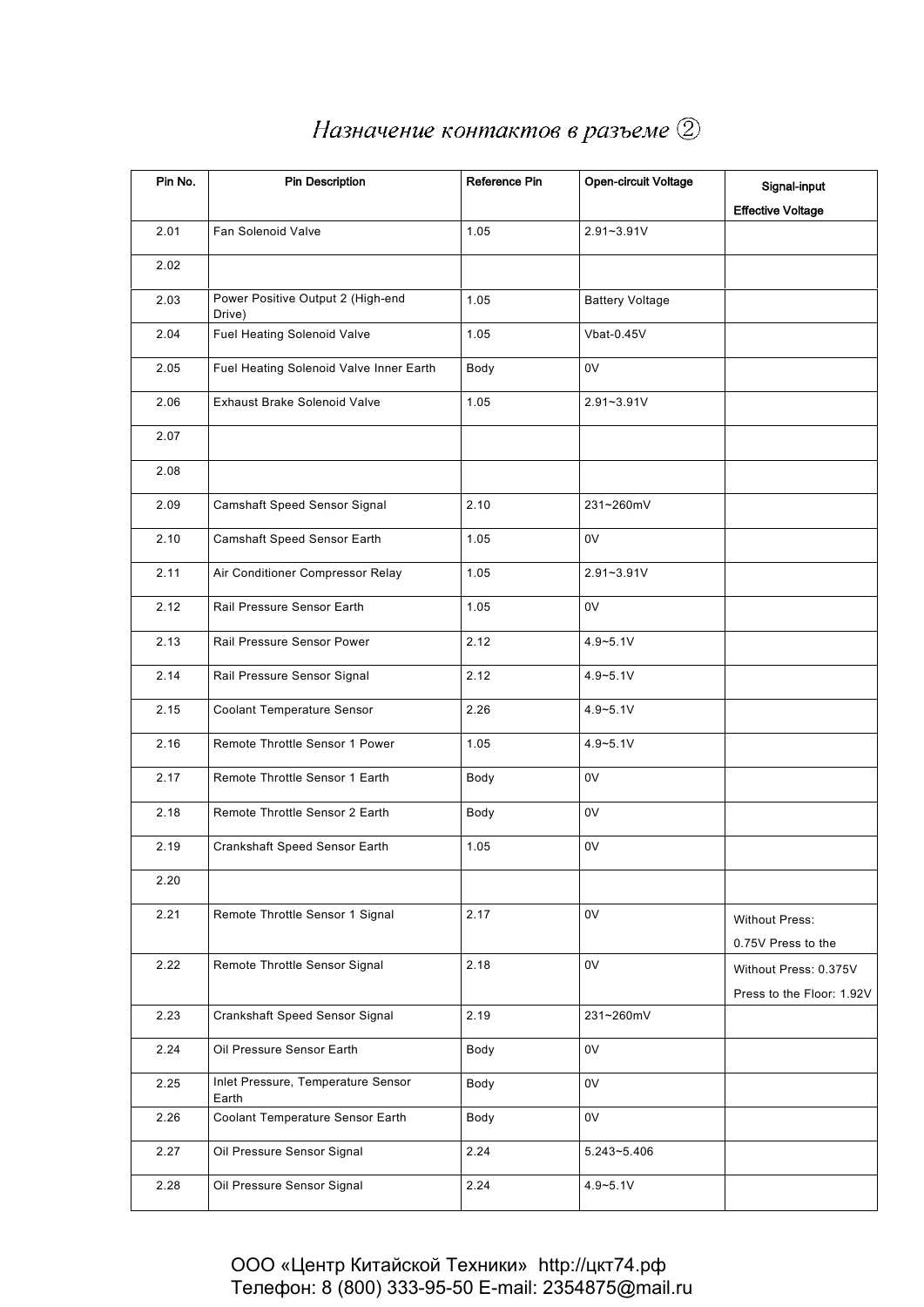| 2.29 | <b>Exhaust Brake Switch</b>            | 2.17 | 0V              | High-Level: > |
|------|----------------------------------------|------|-----------------|---------------|
|      |                                        |      |                 | 3.57 V Low    |
| 2.30 |                                        |      |                 |               |
| 2.31 | Remote Throttle Sensor 2 Power         | 2.17 | $4.9 - 5.1V$    |               |
| 2.32 | Oil Pressure Sensor Power              | 2.17 | $4.9 - 5.1V$    |               |
| 2.33 | Air-Inlet Boost Pressure Sensor Power  | 2.17 | $4.9 - 5.1V$    |               |
| 2.34 | Air-Inlet Boost Pressure Sensor Signal | 2.25 | $5.243 - 5.406$ |               |
| 2.35 | Fuel Temperature Signal                | 2.26 | $4.9 - 5.1 V$   |               |
| 2.36 | Air Inlet Temperature Sensor Signal    | 2.25 | $4.9 - 5.1V$    |               |